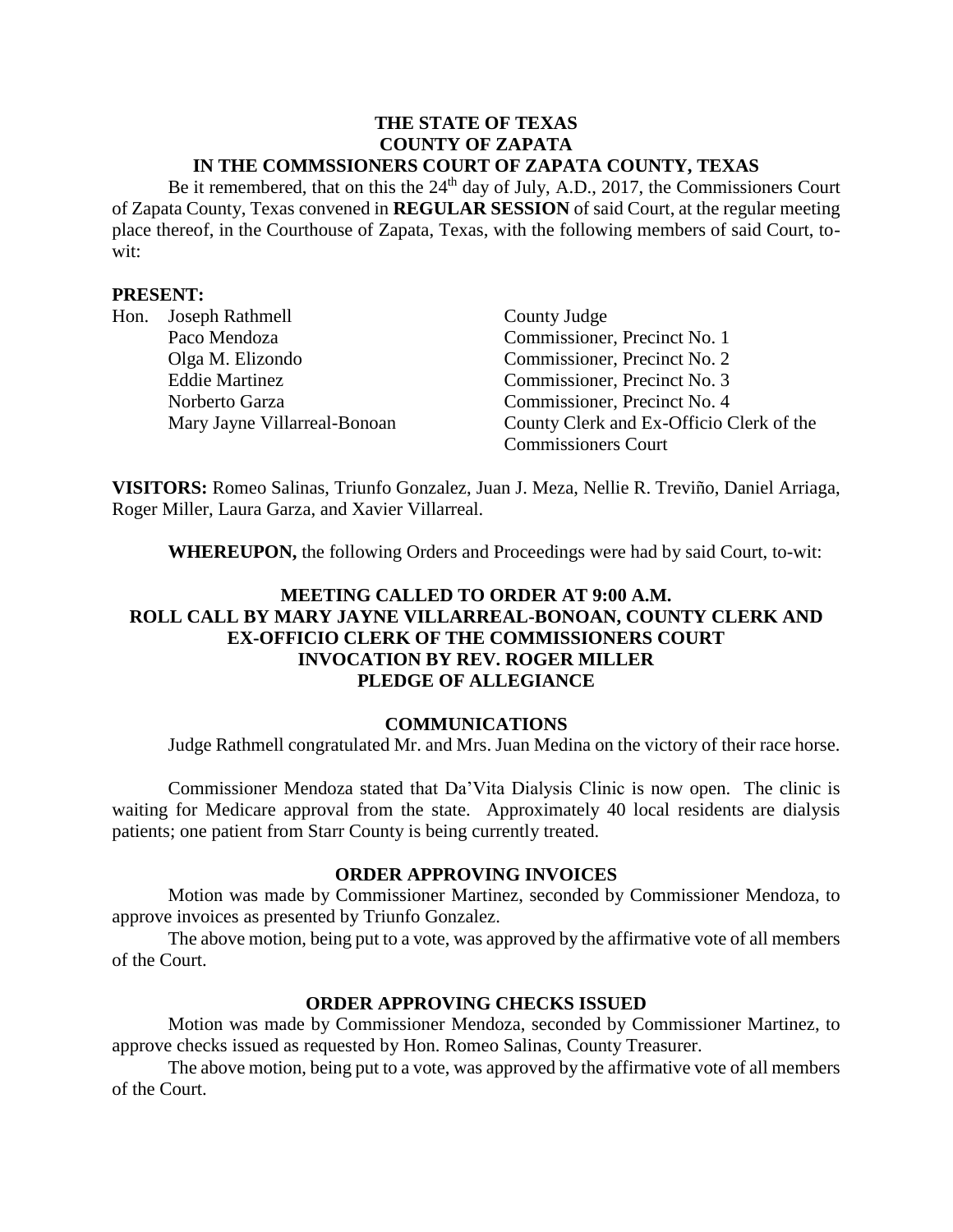#### **ORDER APPROVING TEXAS DEPARTMENT OF MOTOR VEHICLES COUNTY ROAD AND BRIDGE FEE AND CHILD SAFETY FEE**

Motion was made by Commissioner Martinez, seconded by Commissioner Mendoza, to approve the Texas Department of Motor Vehicles County Road and Bridge Fee and Child Safety Fee as requested by Hon. Joe Rathmell, County Judge.

The above motion, being put to a vote, was approved by the affirmative vote of all members of the Court.

## **ORDER APPROVING RENEWAL OF COUNTY DEPOSITORY CONTRACT WITH ZAPATA NATIONAL BANK FOR TWO YEARS**

Motion was made by Commissioner Martinez, seconded by Commissioner Mendoza, to approve the Renewal of County Depository Contract with Zapata National Bank for the next two years as provided by Subsection (C) Chapter 262 Section 116.021 as requested by Hon. Romeo Salinas, County Treasurer.

The above motion, being put to a vote, was approved by the affirmative vote of all members of the Court.

## **ORDER APPROVING AND ACCEPTING RESIGNATION OF MANUEL RAMON AND ORDER TO HIRE PARAMEDIC**

Motion was made by Commissioner Martinez, seconded by Commissioner Mendoza, to approve and accept the resignation of Manuel Ramon and order to hire a paramedic at \$12.39 per hour as requested by Chief J.J. Meza, Fire Chief.

The above motion, being put to a vote, was approved by the affirmative vote of all members of the Court.

## **ORDER APPROVING AND ACCEPTING RESIGNATION OF JAVIER GARAY AND ORDER ALLOWING CHIEF MEZA TO HIRE EMT/FIREFIGHTER**

Motion was made by Commissioner Mendoza, seconded by Commissioner Martinez, to approve and accept the resignation of Javier Garay, effective July 14, 2017, and order to allow Chief Meza to hire an EMT/Firefighter at \$10.60 per hour as requested by Chief J.J. Meza, Fire Chief.

The above motion, being put to a vote, was approved by the affirmative vote of all members of the Court.

# **ORDER APPROVING TEXAS ASSOCIATION OF COUNTIES HEALTH AND EMPLOYEES BENEFITS POOL 2017-2018 RENEWAL FOR HEALTH INSURANCE**

Motion was made by Commissioner Mendoza, seconded by Commissioner Martinez, to approve the Texas Association of Counties Health and Employees Benefits Pool 2017-2018 Renewal for health insurance for employee benefits as presented by Nellie R. Treviño, Personnel Director.

The above motion, being put to a vote, was approved by the affirmative vote of all members of the Court.

## **ORDER APPROVING 2017-2018 WELLNESS INCENTIVE PROGRAM FOR ZAPATA COUNTY**

Motion was made by Commissioner Martinez, seconded by Commissioner Mendoza, to approve the 2017-2018 Wellness Incentive Program for Zapata County, as a participant of Texas Association of Counties Healthy Counties Program as requested by Nellie R. Treviño, Personnel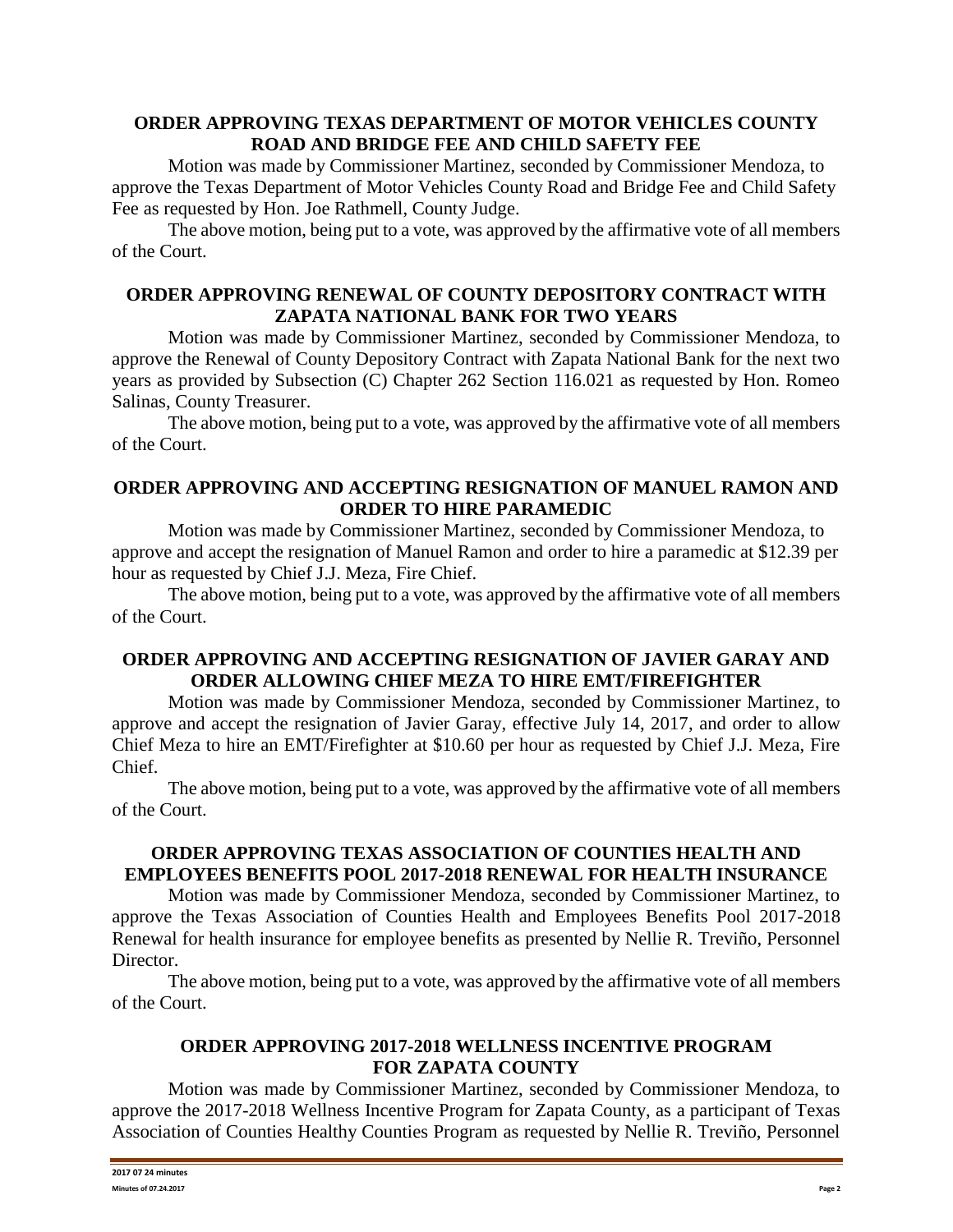Director. Rewards are offered to challenge participants. Annual physical exam must be completed.

The above motion, being put to a vote, was approved by the affirmative vote of all members of the Court.

## **APPROVAL OF INTERLOCAL AGREEMENT BETWEEN ZAPATA COUNTY AND CITY OF LAREDO FOR 9-1-1 SERVICES**

Motion was made by Commissioner Mendoza, seconded by Commissioner Martinez, to approve Interlocal Agreement between Zapata County and the City of Laredo for 9-1-1 services as requested by Luis Ortiz III, 9-1-1 Program Specialist.

The above motion, being put to a vote, was approved by the affirmative vote of all members of the Court.

## **ORDER APPROVING LINE ITEM TRANSFERS**

Motion was made by Commissioner Mendoza, seconded by Commissioner Martinez, to approve the following line-item transfers to meet departmental needs:

|             | <b>DEPARTMENT</b>                     | <b>LINE-ITEM FUND</b> |                   | <b>AMOUNT</b> |
|-------------|---------------------------------------|-----------------------|-------------------|---------------|
| <b>FROM</b> | County Attorney's Office   10-475-310 |                       | Supplies          | \$1,200.00    |
| <b>TO</b>   | County Attorney's Office 10-475-392   |                       | Misc. Maint. Exp. | \$1,200.00    |
| <b>FROM</b> | County Attorney's Office 10-475-454   |                       | Vehicle Exp.      | \$1,049.00    |
| <b>TO</b>   | County Attorney's Office 10-475-392   |                       | Misc. Maint. Exp. | \$1,049.00    |

as requested by Said Alfonso Figueroa, County Attorney.

The above motion, being put to a vote, was approved by the affirmative vote of all members of the Court.

Motion was made by Commissioner Mendoza, seconded by Commissioner Martinez, to approve the following line-item transfers to meet departmental needs:

|             | <b>DEPARTMENT</b>  | <b>LINE-ITEM FUND</b> |                        | <b>AMOUNT</b> |
|-------------|--------------------|-----------------------|------------------------|---------------|
| <b>FROM</b> | Treasurer's Office | 10-497-310            | <b>Office Supplies</b> | \$1,820.00    |
| <b>TO</b>   | Treasurer's Office | 10-497-727            | Workshops/Travel       | \$1,820.00    |
|             |                    |                       | Esp.                   |               |

as requested by Hon. Romeo Salinas, County Treasurer.

The above motion, being put to a vote, was approved by the affirmative vote of all members of the Court.

Motion was made by Commissioner Mendoza, seconded by Commissioner Martinez, to approve the following line-item transfers to meet departmental needs:

|             | <b>DEPARTMENT</b>  | LINE-ITEM FUND |                           | <b>AMOUNT</b> |
|-------------|--------------------|----------------|---------------------------|---------------|
| <b>FROM</b> | Juvenile Probation | $10-570-512$   | <b>Juvenile Detention</b> | \$4,500.00    |
| <b>TO</b>   | Juvenile Probation | 10-570-427     | Workshops                 | \$4,500.00    |

as requested by Sandy J. Pippin-Gomez, Juvenile Probation Office.

The above motion, being put to a vote, was approved by the affirmative vote of all members of the Court.